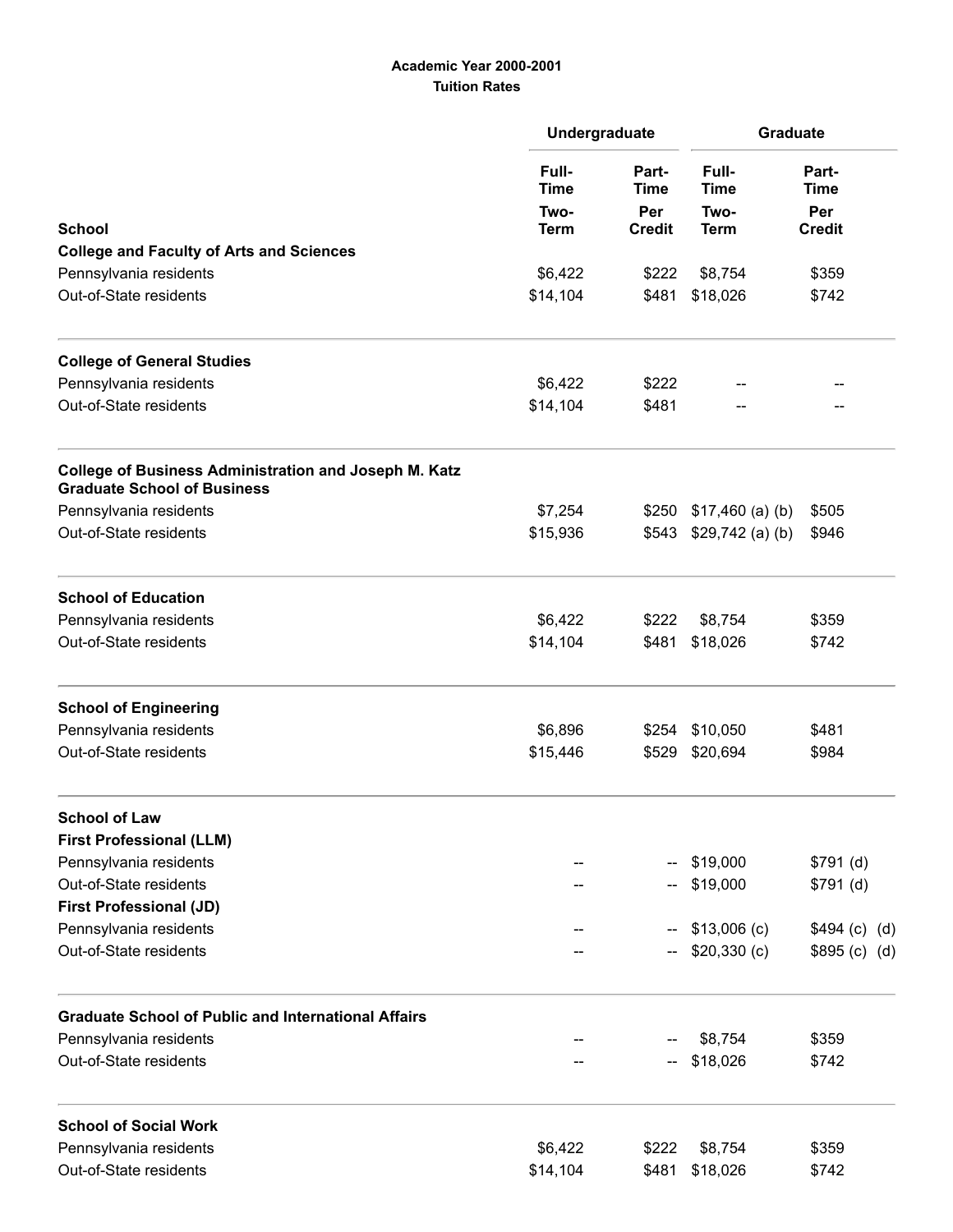| <b>School of Information Sciences</b>      |          |       |               |            |
|--------------------------------------------|----------|-------|---------------|------------|
| Pennsylvania residents                     | \$6,966  | \$233 | \$9,206       | \$379      |
| Out-of-State residents                     | \$15,268 | \$500 | \$18,956      | \$785      |
| <b>School of Dental Medicine</b>           |          |       |               |            |
| Undergraduate                              |          |       |               |            |
| Pennsylvania residents                     | \$6,422  | \$222 |               |            |
| Out-of-State residents                     | \$14,104 | \$481 |               |            |
| <b>Graduate (Basic Science Programs)</b>   |          |       |               |            |
| Pennsylvania residents                     |          | --    | \$10,266      | \$423      |
| Out-of-State residents                     |          |       | \$21,152      | \$871      |
| <b>Graduate (Clinical Programs)</b>        |          |       |               |            |
| Pennsylvania residents                     |          |       | \$20,910      | \$867      |
| Out-of-State residents                     |          |       | \$30,422      | \$1,265    |
| <b>First Professional</b>                  |          |       |               |            |
| Pennsylvania residents                     |          | --    | \$20,910      | $$465$ (d) |
| Out-of-State residents                     |          |       | \$30,422      | \$847(d)   |
|                                            |          |       |               |            |
| <b>School of Nursing</b>                   |          |       |               |            |
| Pennsylvania residents                     | \$8,264  | \$280 | $$10,266$ (c) | \$423(c)   |
| Out-of-State residents                     | \$18,026 | \$597 | $$21,152$ (c) | \$871(c)   |
| <b>School of Pharmacy</b>                  |          |       |               |            |
| <b>Graduate</b>                            |          |       |               |            |
| Pennsylvania residents                     |          | --    | \$10,266      | \$423      |
| Out-of-State residents                     |          | --    | \$21,152      | \$871      |
| <b>First Professional (PharmD Program)</b> |          |       |               |            |
| Pennsylvania residents                     |          | --    | \$10,890      | $$474$ (d) |
| Out-of-State residents                     |          |       | $-$ \$15,216  | $$662$ (d) |
|                                            |          |       |               |            |
| <b>Graduate School of Public Health</b>    |          |       |               |            |
| Pennsylvania residents                     |          |       | \$10,266      | \$423      |
| Out-of-State residents                     |          |       | \$21,152      | \$871      |
| <b>School of Medicine</b>                  |          |       |               |            |
| <b>Graduate</b>                            |          |       |               |            |
| Pennsylvania residents                     |          |       | \$10,266      | \$423      |
| Out-of-State residents                     |          |       | \$21,152      | \$871      |
| <b>First Professional</b>                  |          |       |               |            |
| Pennsylvania residents                     |          |       | \$22,420      | $$397$ (d) |
|                                            |          |       |               |            |
| Out-of-State residents                     |          | --    | \$30,272      | \$699(d)   |
|                                            |          |       |               |            |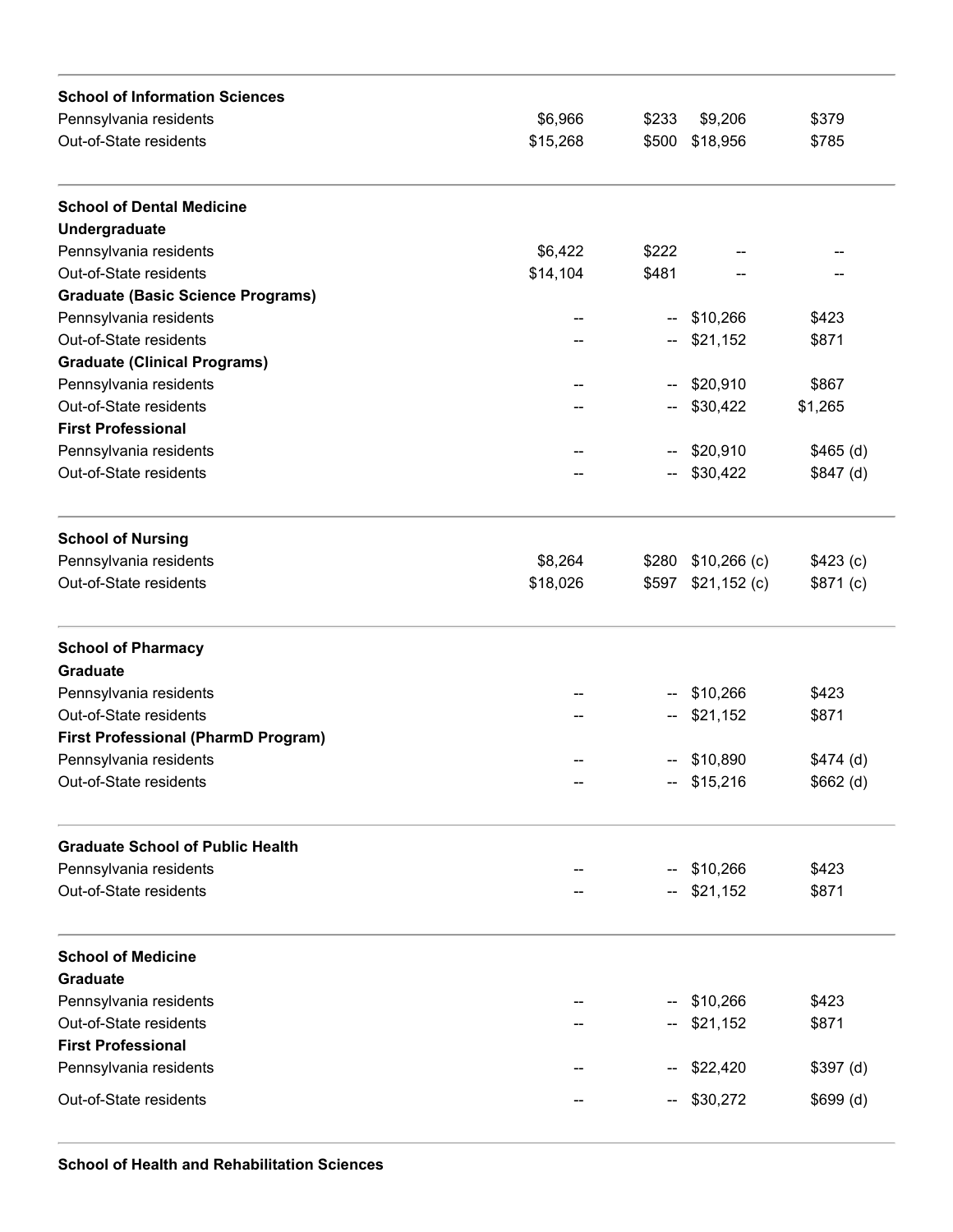| Pennsylvania residents<br>Out-of-State residents                                              | \$8,264       |       | \$280 \$10,266<br>\$597 \$21,152 | \$423 |
|-----------------------------------------------------------------------------------------------|---------------|-------|----------------------------------|-------|
|                                                                                               | \$18,026      |       |                                  | \$871 |
| <b>Schools of Education and Public Health</b>                                                 |               |       |                                  |       |
| Pennsylvania residents                                                                        |               |       | \$9,510                          | \$390 |
| Out-of-State residents                                                                        |               |       | \$19,590                         | \$807 |
| <b>Schools of Nursing and Public Health</b>                                                   |               |       |                                  |       |
| Pennsylvania residents                                                                        |               | --    | \$10,266                         | \$423 |
| Out-of-State residents                                                                        |               | --    | \$21,152                         | \$871 |
| Johnstown Campus (except for Engineering Technology,<br><b>Nursing, and Respiratory Care)</b> |               |       |                                  |       |
| Pennsylvania residents                                                                        | $$6,422$ (c)  | \$222 |                                  |       |
| Out-of-State residents                                                                        | $$14,104$ (c) | \$481 |                                  |       |
| <b>Johnstown Campus - Engineering Technology</b>                                              |               |       |                                  |       |
| Pennsylvania residents                                                                        | \$6,896       | \$254 |                                  |       |
| Out-of-State residents                                                                        | \$15,446      | \$529 |                                  |       |
| <b>Johnstown Campus - Nursing</b>                                                             |               |       |                                  |       |
| Pennsylvania residents                                                                        | \$8,264       | \$280 |                                  |       |
| Out-of-State residents                                                                        | \$18,026      | \$597 |                                  |       |
| <b>Johnstown Campus - Respiratory Care</b>                                                    |               |       |                                  |       |
| Pennsylvania residents                                                                        | \$6,874       | \$233 |                                  |       |
| Out-of-State residents                                                                        | \$15,086      | \$496 |                                  |       |
| <b>Greensburg Campus</b>                                                                      |               |       |                                  |       |
| Pennsylvania residents                                                                        | $$6,422$ (c)  | \$222 |                                  |       |
| Out-of-State residents                                                                        | $$14,104$ (c) | \$481 |                                  |       |
| <b>Titusville Campus</b>                                                                      |               |       |                                  |       |
| Pennsylvania residents                                                                        | $$5,926$ (c)  | \$199 |                                  |       |
| Out-of-State residents                                                                        | $$13,016$ (c) | \$430 |                                  |       |
| <b>Bradford Campus (except Nursing)</b>                                                       |               |       |                                  |       |
| Pennsylvania residents                                                                        | $$6,422$ (c)  | \$222 |                                  |       |
| Out-of-State residents                                                                        | $$14,104$ (c) | \$481 |                                  |       |
| <b>Bradford Campus - Nursing</b>                                                              |               |       |                                  |       |
| Pennsylvania residents                                                                        | \$8,264       | \$280 |                                  |       |